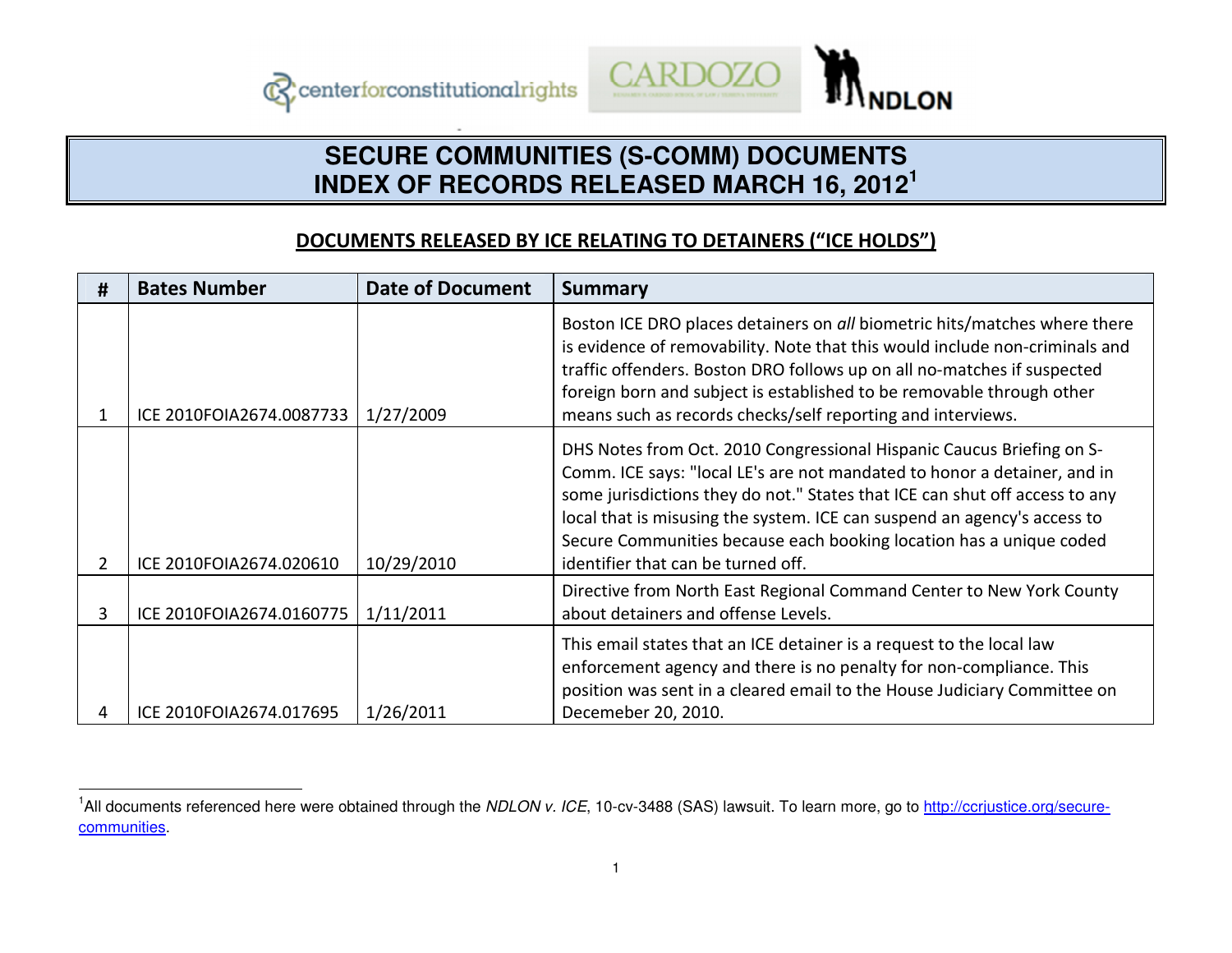|    |                          |           | Staff of Representative Dan Burton (R-IN) contacted ICE's Office of                                                                                         |
|----|--------------------------|-----------|-------------------------------------------------------------------------------------------------------------------------------------------------------------|
|    |                          |           | Congressional Relations to report that an ICE detainer had been lodged                                                                                      |
|    |                          |           | against a naturalized U.S. Citizen arrested in Indiana. DHS was initially unable                                                                            |
| 5  | ICE 2010FOIA2674.016242  | 2/7/2011  | to find any record of the individual's naturalization. One week later, they<br>determined that he had indeed naturalized -- over thirty years ago, in 1974. |
|    |                          |           | Emails regarding follow up to ICE Dep. Director Kumar Kibble tasking on                                                                                     |
| 6  | ICE 2010FOIA2674.0171553 | 3/25/2011 | detainer position and explanation of interoperability mandate.                                                                                              |
|    |                          |           | Follow up email regarding ICE Dep. Director Kumar Kibble request for info on                                                                                |
|    |                          |           | detainers and jurisdictions that don't honor them. Question directed to                                                                                     |
| 7  | ICE 2010FOIA2674.0171563 | 3/29/2011 | Randi Greenberg.                                                                                                                                            |
|    |                          |           | Action items following ICE Dep. Director Kumar Kibble meeting with New                                                                                      |
|    |                          |           | York City Council members, including assignment to OPLA to provide                                                                                          |
| 8  | ICE 2010FOIA2674.0141032 | 4/1/2011  | summary addresssing ICE's authority with respect to detainers.                                                                                              |
| 9  | ICE 2010FOIA2674.0171596 | 4/1/2011  | Emails about completion of memo regarding detainers and jurisdictions that<br>do not honor them.                                                            |
|    |                          |           |                                                                                                                                                             |
|    |                          |           | Action items following ICE Dep. Director Kumar meeting with NYC City<br>Council, including items regardiong detainers, interoperability mandate,            |
| 10 | ICE 2010FOIA2674.0159738 | 5/4/2011  | Rikers Island statistics.                                                                                                                                   |
|    |                          |           | Email subject "Post-Conviction Approach" - Mostly redacted email includes                                                                                   |
|    |                          |           | piece about people being deported through S-Comm who have not yet been                                                                                      |
| 11 | ICE 2010FOIA2674.0160069 | 5/5/2011  | convicted.                                                                                                                                                  |
|    |                          |           | Emails about setting up a SC advisory committee and a list of actions to be                                                                                 |
|    |                          |           | undertaken, including release of the PD memos, new detainer form, creation                                                                                  |
|    |                          |           | of CRCL statistical oversight system, new SC complaint process, new training                                                                                |
|    |                          |           | programs for local LEAs, new SC website, SC advisory committee, and                                                                                         |
|    |                          |           | rescission of the MOUs. Notes that information was sent to the White                                                                                        |
| 12 | ICE 2010FOIA2674.0158785 | 5/6/2011  | House.                                                                                                                                                      |
|    |                          |           | Emails regarding Kentucky detainer on USC and ICE's legal authority to issue                                                                                |
| 13 | ICE 2010FOIA2674.0158816 | 5/8/2011  | detainers.                                                                                                                                                  |